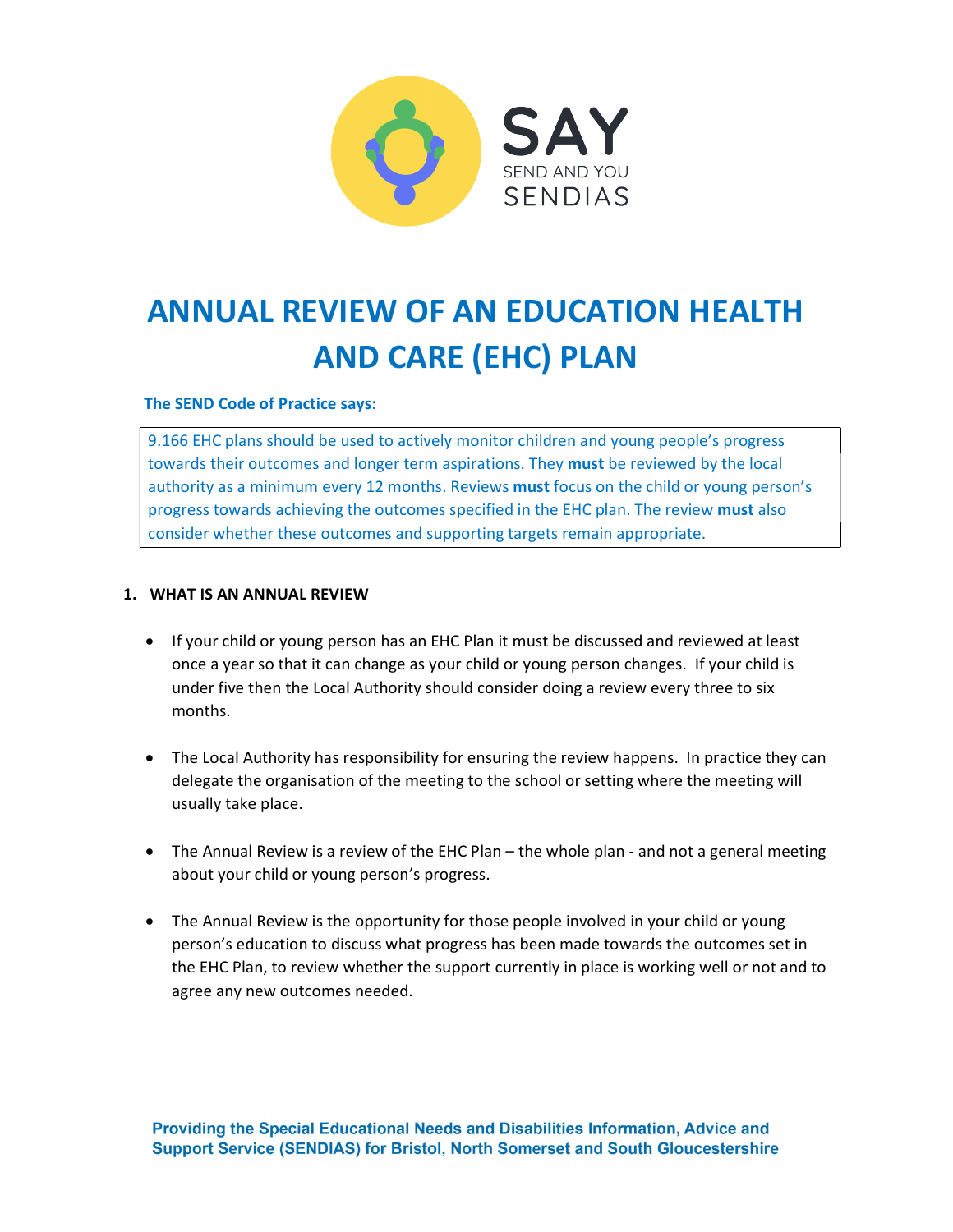#### 2. WHO IS INVOLVED IN THE ANNUAL REVIEW?

- The following people should be invited to attend an Annual Review:
	- You and where appropriate your child or young person
	- A representative of the school or setting
	- A Local Authority SEN officer
	- A health service representative
	- A local authority social care representative
	- Anyone else involved who you, your child or young person or the Head teacher think should be invited to contribute.
- Some or all of these people may go to the Annual Review. However the school or setting must seek advice and information about the child or young person from all of those invited to attend and circulate at least two weeks before the date of the meeting.

#### The SEND Code of Practice says:

9.169 Professionals across education, health and care must co-operate with local authorities

#### 3. WHAT DO I PUT IN MY REPORT?

#### The SEND Code of Practice says:

9.179 Children, parents and young people should be supported to engage fully in the review meeting

- As an invitee you will also be invited to send in your views in advance of the meeting (you may be given a form to help you to report this).
- There may be questions on your form from the school or setting which should guide your thinking but if there isn't you might want to consider:
	- Your general views about how things are going at the educational setting
	- Are your child or young person's needs being met? If not what needs to change?
	- Have there been any changes since the last review regarding your child or young person's health or social care needs?
	- Are there emerging needs in a new area that are as yet unassessed?
	- What do you want to happen over the next year?
- If you want to write a more detailed report it may be helpful to go through your current EHC Plan section by section and make notes as you go along.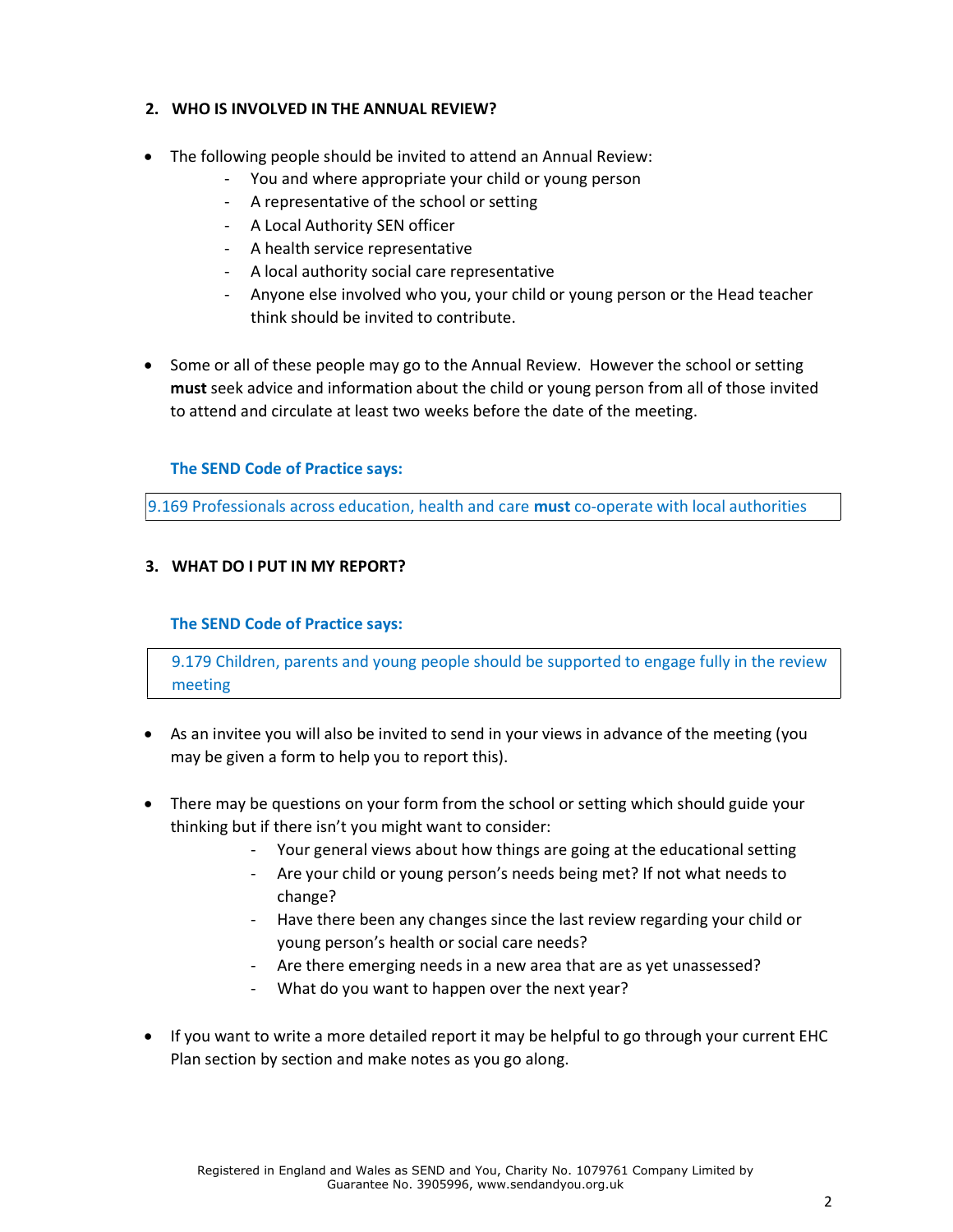• Remember the annual review must focus on reviewing outcomes (section E of your EHC Plan) so you may want to look at these and consider whether you feel your child or young person has met these outcomes, is on track to meet outcomes or if you feel they are not achievable.

# 4. YOU AND YOUR CHILD OR YOUNG PERSON'S VIEWS

- It is important that your child or young person is able to give their views about the EHC Plan.
- They can do this by going with you to the meeting where appropriate, to take part in the discussions or the school or setting should seek to gather their views in advance of the meeting.
- $\bullet$  It may be helpful for them to think about:
	- How they feel things have gone over the last year
	- If they think they have the right support and if not what are they struggling with?
	- What they hope to achieve next year and in the future
- If your child or young person is unable to express their views verbally you could discuss with the school or setting the best way for their views to be included in the review meeting.

#### The SEND Code of Practice says:

9.169 Reviews must be undertaken in partnership with the child and their parent or the young person, and must take account of their views, wishes and feelings, including their right to request a Personal Budget

#### 5. AT THE ANNUAL REVIEW MEETING

- Some parents or young people may find the Annual Review Meeting a bit intimidating and it can sometimes feel like it's hard to get your views across. However, being there and sharing your views can make a real difference.
- It might help to go to the meeting with a friend or supporter. You could ask this person to take some notes for you, to help you remember what was discussed and agreed. Sometimes we can support you at meetings, where we have capacity; contact us for more information about this.
- Young people (age 16-25) should be involved in reviews and should be allowed to make their own decisions and choices as much as possible. Where a young person doesn't have the mental capacity to make a choice or give their consent their parent/carer can act as their representative. Young people with mental capacity can nominate their parent/carer to represent or support them throughout the process.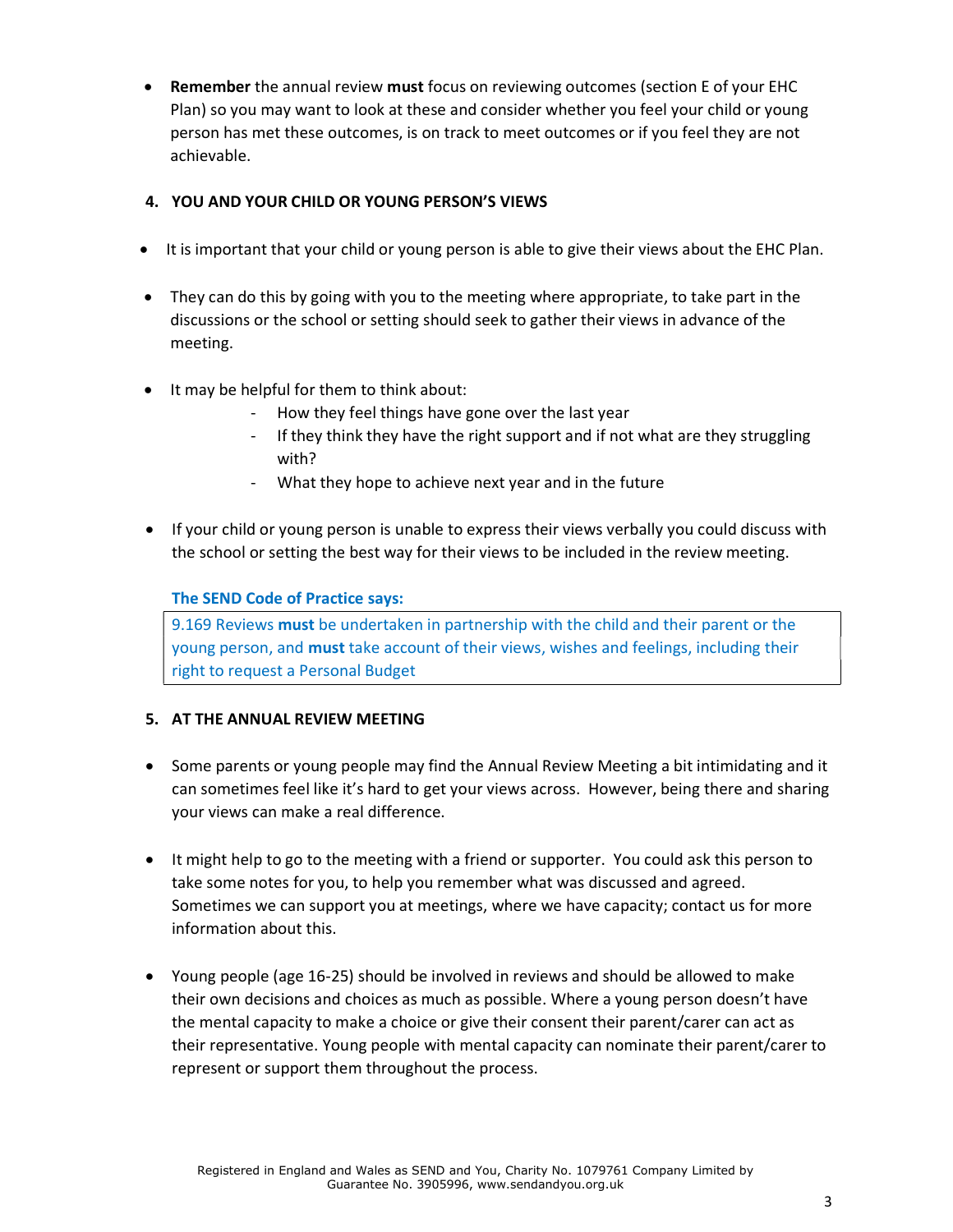The review should last around an hour although this does depend on the number of people attending and how much there is to discuss.

#### The Code of Practice says:

9.171 The meeting must focus on the child or young person's progress towards achieving the outcomes specified in the EHC plan, and on what changes might need to be made to the support that is provided to help them achieve those outcomes, or whether changes are needed to the outcomes themselves.

# MORE ON OUTCOMES

- At the review everyone present should consider, in line with any reports that have also been received, the level of progress made towards achieving the outcomes and whether the provision set out in Section F is adequate in enabling the child or young person to achieve their outcomes.
- Where everyone agrees that an outcome has been achieved the setting should record this.
- After hearing everyone's views and reviewing any reports received, new outcomes may be agreed for the coming year.

# The Code of Practice says

9.66 Outcomes should be personal and not expressed from a service perspective; it should be something that those involved have control and influence over, and while it does not always have to be formal or accredited, it should be specific, measurable, achievable, realistic and time bound (SMART).

 Outcomes should always enable children and young people to move towards the long-term aspirations of employment or higher education, independent living and community participation. They should be person centred and consider both what is important to the child or young person and what is important for them.

From year 9 onwards the Annual Review meeting should also consider the four "Preparing for Adulthood" pathways: Education, Employment and Training, Independent Living, Health and Community Inclusion. Please contact us for further information or you may find it helpful to refer to the Preparing for Adulthood Outcomes grid which been prepared by the DfE: [https://www.preparingforadulthood.org.uk/downloads/education-health-and-care-planning/pfa-outcomes](https://www.preparingforadulthood.org.uk/downloads/education-health-and-care-planning/pfa-outcomes-tool.htm)tool.[htm](https://www.preparingforadulthood.org.uk/downloads/education-health-and-care-planning/pfa-outcomes-tool.htm)

 An outcome is not the same as an aspiration. The outcomes are the benefit made to an individual as a result of an intervention. They should be specific enough to measure whether it has been successfully achieved for example "James can add and subtract 2 single digit number 8/10 times".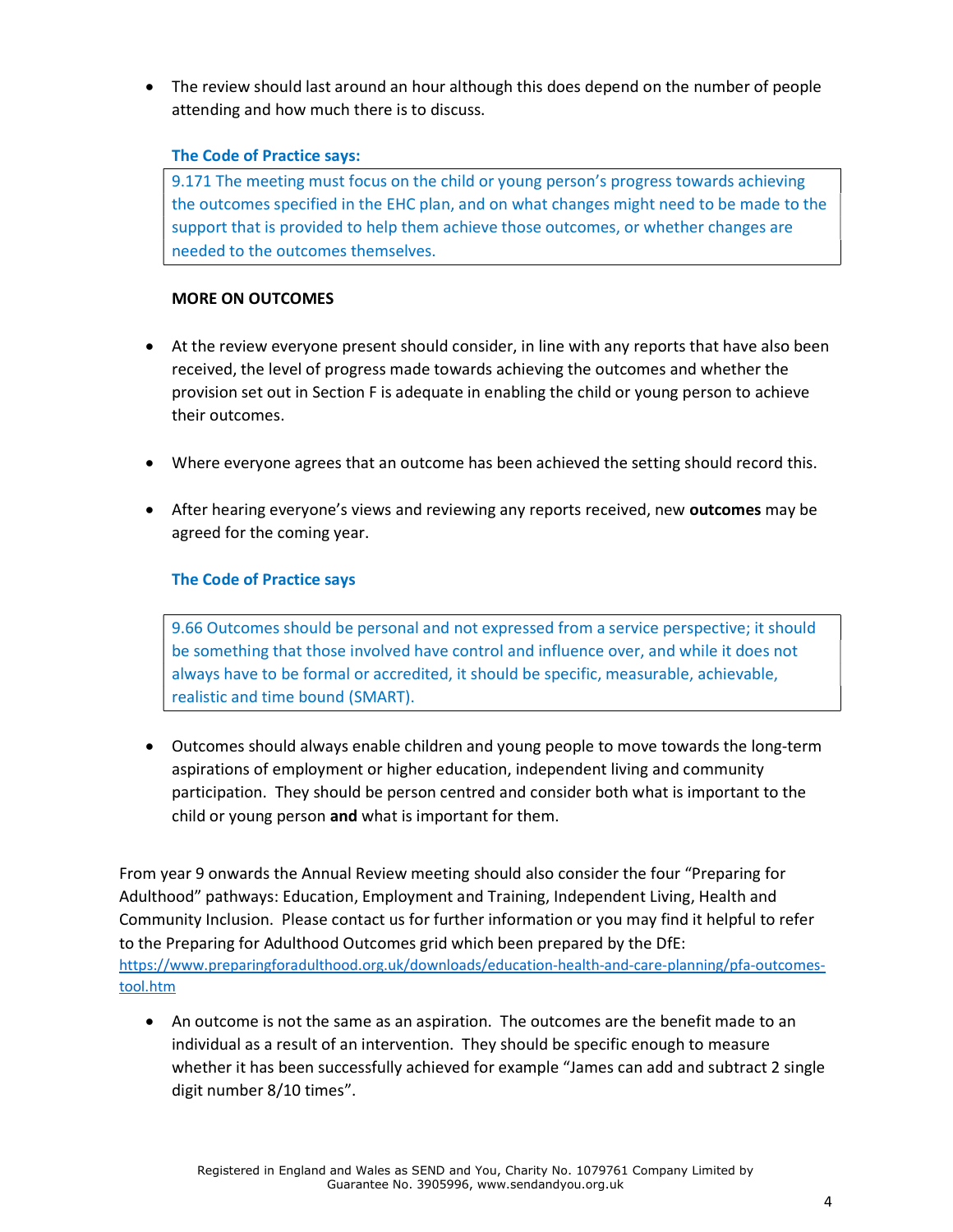Any recommendations for new outcomes should be considered with the parents and/or young person along with any actions taken by the setting. These recommendations should be submitted to the Local Authority (if they are not conducting the meeting) along with their report of the meeting and must include any difference of opinion between the school or other institution's recommendations and those of others attending the meeting, including parents and young people.

### 6. TRANSFER BETWEEN PHASES OF EDUCATION

- An EHC Plan must be reviewed and any amendments must be completed by 15 February in the calendar year of the transfer at the latest, for transfers into or between schools, for all occasions up to and including transfer to secondary school.
- For young people moving from secondary school to a post-16 institution or apprenticeship, the review and any amendments to the EHC plan must be completed by the 31 March in the calendar year of the transfer.
- For any young people moving between post 16 educational settings for a September start the review process should aim to be completed by 31 March in the calendar year of the transfer. However where the transfer occurs mid-year the review process must be completed within five months of the transfer taking place.

# 7. AFTER THE ANNUAL REVIEW MEETING

- The Local Authority must send the report of the meeting to everyone who was invited within two weeks of the meeting. In practice the school or setting generally undertake to carry out this function.
- The Local Authority then reviews the EHC Plan in light of the report and the recommendations made by the Head Teacher. They decide whether to amend the plan, to maintain the current wording (ie not change the plan) or to cease the plan and must write to you with that decision within four weeks of the review meeting. They must also inform you of your right to appeal through the Special Educational Needs and Disabilities (SEND) First Tier Tribunal.
- If the LA agrees to make amendments to the plan it must be done straight away. Once received you will have 15 calendar days to consider them and let the Local Authority know if you agree with them.
- If you disagree with the changes they're suggesting you could first discuss this with your SEN Officer and suggest alternative wording. We can help with this but if you cannot reach agreement you have the right to appeal through the SEND First Tier Tribunal. We can provide you with further information, advice and support about mediation and the tribunal process.